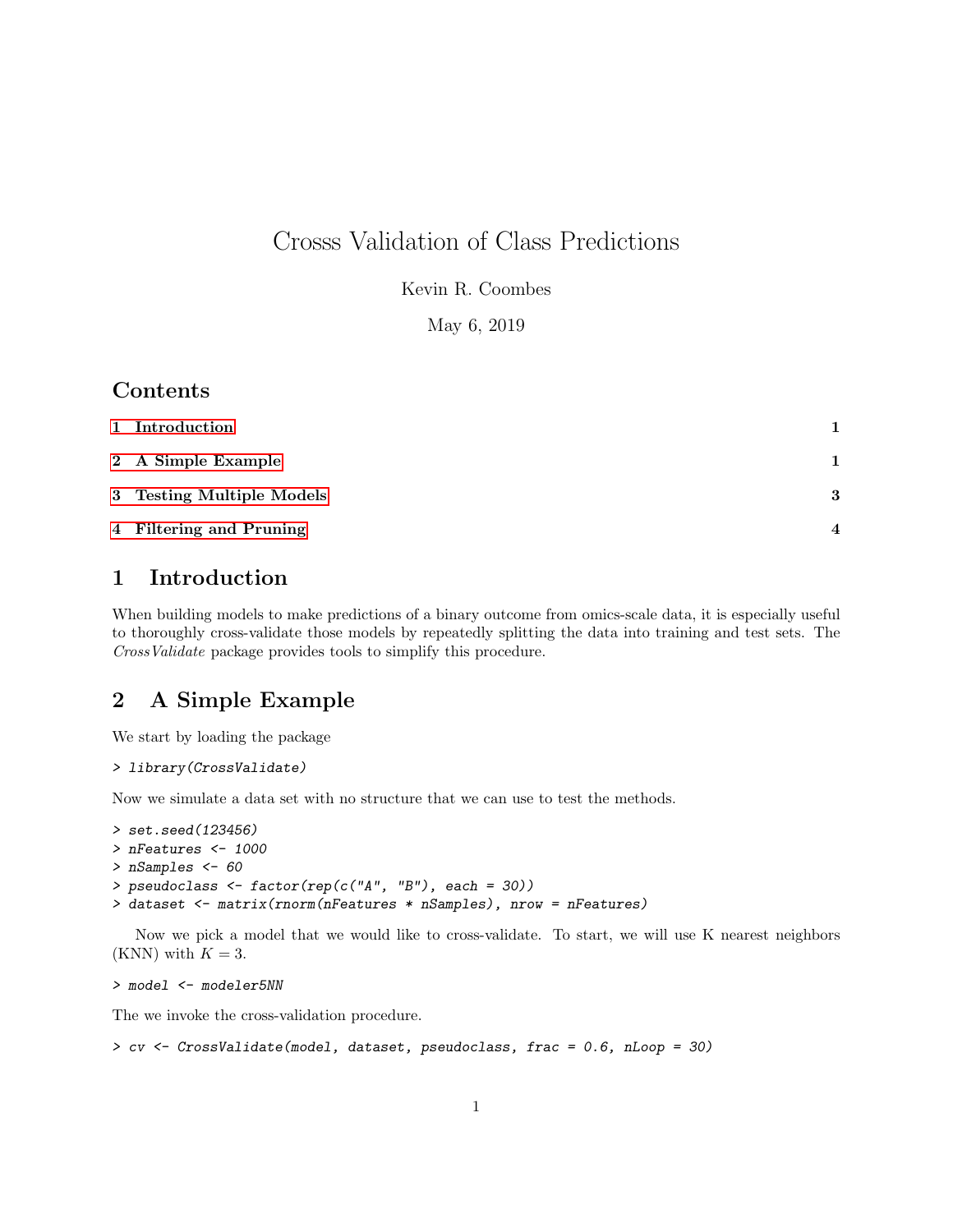[1] 1 [1] 2 [1] 3 [1] 4 [1] 5 [1] 6 [1] 7 [1] 8 [1] 9 [1] 10 [1] 11 [1] 12 [1] 13 [1] 14 [1] 15 [1] 16 [1] 17 [1] 18 [1] 19 [1] 20 [1] 21 [1] 22 [1] 23 [1] 24 [1] 25 [1] 26 [1] 27 [1] 28 [1] 29 [1] 30

By default (verbose = TRUE), the cross validation procedure prints out a counter for each iteration. This behavior can be overridden by setting verbose = FALSE.

> summary(cv)

---------------

Cross-validation was performed using 60 percent of the data for training. The data set was randomly split into training and testing sets 30 times.

Training Accuracy:

sens spec acc ppv npv Min. 0.6111111 0.3888889 0.5277778 0.5217391 0.5384615 1st Qu. 0.7222222 0.5694444 0.6944444 0.6570513 0.7222222 Median 0.7777778 0.6388889 0.7222222 0.6842105 0.7333333 Mean 0.7777778 0.6444444 0.7111111 0.6938578 0.7500045 3rd Qu. 0.8333333 0.7222222 0.7222222 0.7222222 0.7857143 Max. 0.9444444 0.8888889 0.8333333 0.8571429 0.9000000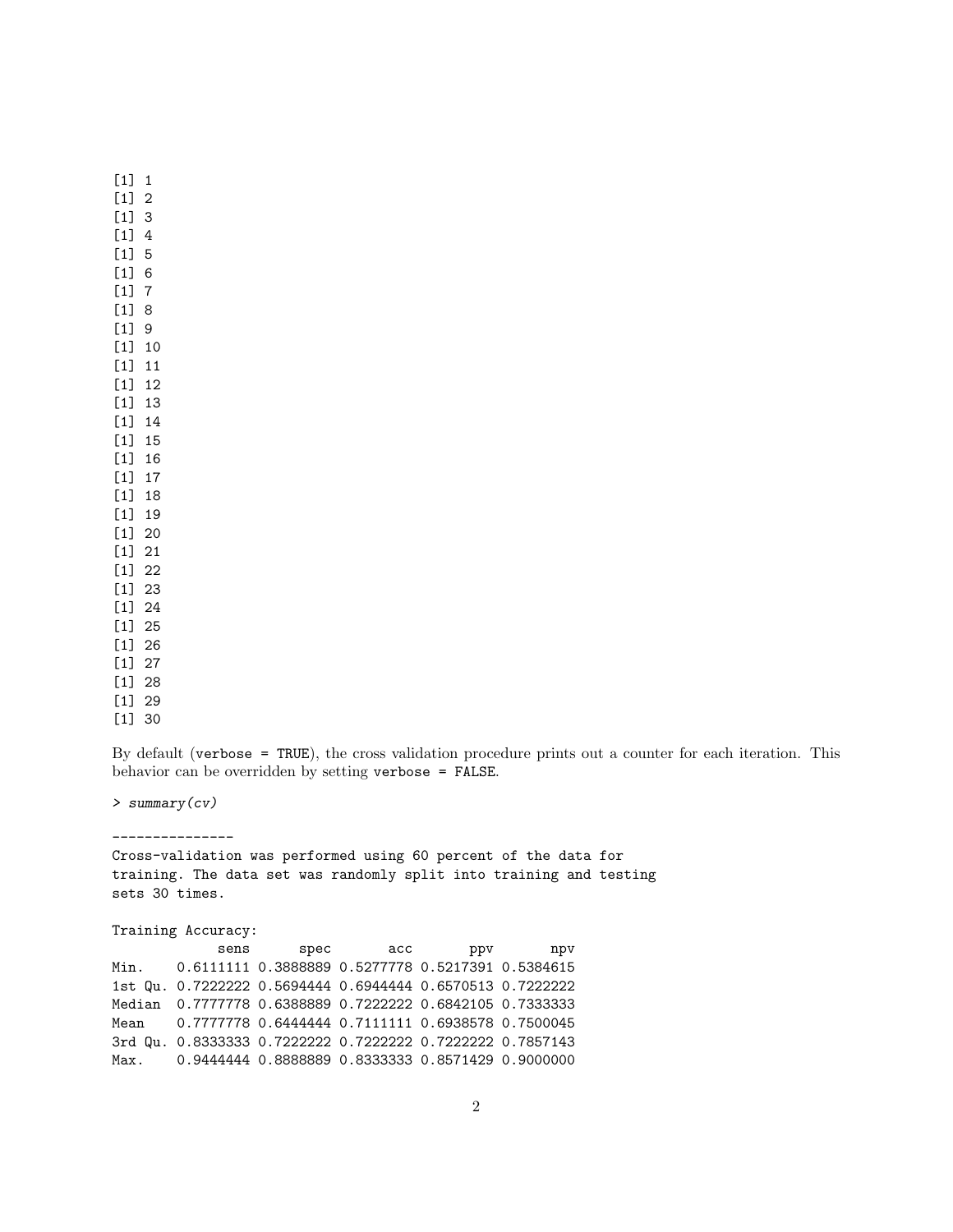| Validation Accuracy: |      |  |                                                           |  |  |  |
|----------------------|------|--|-----------------------------------------------------------|--|--|--|
|                      | sens |  | spec acc ppv npv                                          |  |  |  |
|                      |      |  | Min. 0.4166667 0.1666667 0.2916667 0.33333333 0.2222222   |  |  |  |
|                      |      |  | 1st Qu. 0.4375000 0.3333333 0.4166667 0.4285714 0.3812500 |  |  |  |
|                      |      |  | Median 0.5416667 0.3333333 0.4583333 0.4580420 0.4615385  |  |  |  |
|                      |      |  | Mean 0.5555556 0.3972222 0.4763889 0.4815291 0.4659953    |  |  |  |
|                      |      |  | 3rd Qu. 0.6666667 0.5000000 0.5312500 0.5250000 0.5340909 |  |  |  |
|                      |      |  | Max. 0.7500000 0.6666667 0.6666667 0.6666667 0.6666667    |  |  |  |

The summary reports the performance separately on the training data and the testing data. In this case, KNN overfits the training data (getting roughly 70% of the "predictions" correct) but is no better than coin toss on the test data.

## <span id="page-2-0"></span>3 Testing Multiple Models

A primary advantage of defining a common interface to different classification methods is that you can write code that tests them all in exactly the same way. For example, let's suppose that we want to compare the KNN method above to the method of compound covariate predictors. We can then do the following.

```
> models <- list(KNN = modeler5NN, CCP = modelerCCP)
> results <- lapply(models, CrossValidate,
+ data = dataset, status = pseudoclass,
+ frac = 0.6, nLoop = 30, verbose = FALSE)
> lapply(results, summary)
$KNN
---------------
Cross-validation was performed using 60 percent of the data for
training. The data set was randomly split into training and testing
sets 30 times.
Training Accuracy:
            sens spec acc ppv npv
Min. 0.4444444 0.3333333 0.5833333 0.5555556 0.5652174
1st Qu. 0.7222222 0.5000000 0.6666667 0.6189459 0.6764706
Median  0.7777778  0.6666667  0.6944444  0.6830144  0.7573529
Mean 0.7851852 0.6314815 0.7083333 0.6899356 0.7575777
3rd Qu. 0.8750000 0.7222222 0.7708333 0.7500000 0.8125000
Max. 1.0000000 0.9444444 0.8611111 0.9333333 1.0000000
Validation Accuracy:
            sens spec acc ppv npv
Min.  0.2500000 0.0000000 0.2916667 0.3076923 0.0000000
1st Qu. 0.5000000 0.2500000 0.4270833 0.4392361 0.3812500
Median 0.6666667 0.3750000 0.5416667 0.5294118 0.5555556
Mean 0.6111111 0.3805556 0.4958333 0.4994913 0.4786667
3rd Qu. 0.7291667 0.5000000 0.5833333 0.5607639 0.5714286
```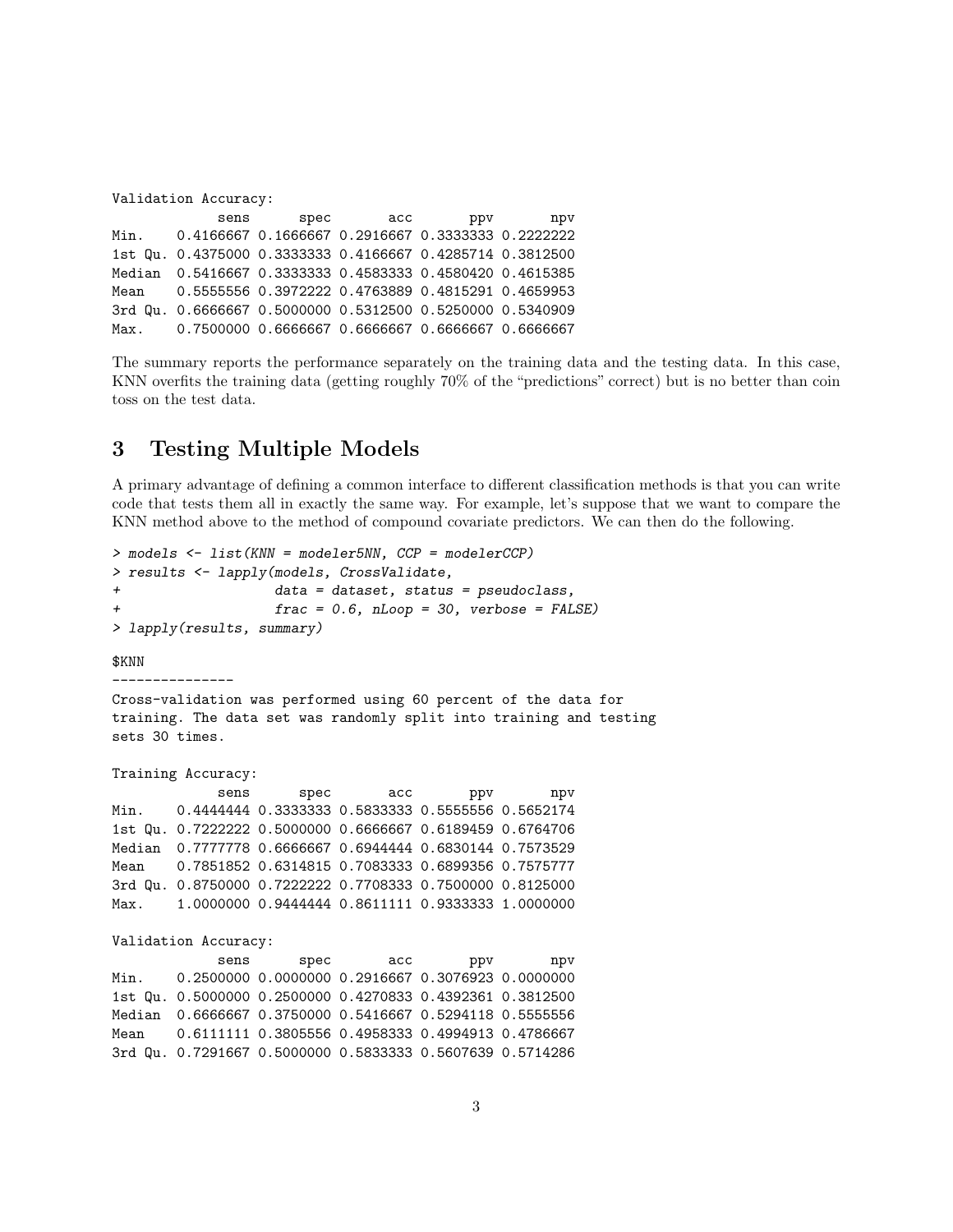#### \$CCP

---------------

Cross-validation was performed using 60 percent of the data for training. The data set was randomly split into training and testing sets 30 times.

## Training Accuracy:

|         |   | sens spec acc ppv npv |  |  |
|---------|---|-----------------------|--|--|
| Min.    |   |                       |  |  |
| 1st Qu. | 1 |                       |  |  |
| Median  | 1 |                       |  |  |
| Mean    | 1 |                       |  |  |
| 3rd Qu. | 1 |                       |  |  |
| Max.    |   |                       |  |  |

### Validation Accuracy:

| sens                                                       | spec | acc | ppv | npv |
|------------------------------------------------------------|------|-----|-----|-----|
| Min. 0.1666667 0.2500000 0.2500000 0.2000000 0.2500000     |      |     |     |     |
| 1st Qu. 0.2708333 0.3333333 0.3333333 0.3571429 0.3392857  |      |     |     |     |
| Median 0.3750000 0.4166667 0.4166667 0.4083333 0.4285714   |      |     |     |     |
| Mean 0.3833333  0.4388889  0.4111111  0.4034968  0.4105820 |      |     |     |     |
| 3rd Qu. 0.4791667 0.5625000 0.4583333 0.4597902 0.4666667  |      |     |     |     |
| Max. 0.6666667 0.6666667 0.5833333 0.6000000 0.6000000     |      |     |     |     |

The performance of KNN with this set of training-test splits is simila to the previous set. The CCP metod, by contrast, behaves much worse. It perfectly fits (and so overfits) the training data and consequently actually manages to do worse than chance on the test data.

## <span id="page-3-0"></span>4 Filtering and Pruning

Having a common interface also lets us write code that combines the same modeling method with different algorothms to filter genes (by something like mean expression, for example) or to perform feature selection (using univariate t-tests, for example). Many such methods are prvoided by the Modeler package on which CrossValidate depends. Here we show how to combine the KNN method with several different methods to preprocess the set of features.

Here we show how to do this the wrong way.

```
> pruners \le list(ttest = fsTtest(fdr = 0.05, ming = 100),
+ cor = fsPearson(q = 0.90),
+ ent = fsEntropy(q = 0.90, kind = "information.gain"))
> for (p in pruners) {
+ pdata <- dataset[p(dataset, pseudoclass),]
+ cv <- CrossValidate(model, pdata, pseudoclass, 0.6, 30, verbose=FALSE)
+ show(summary(cv))
+ }
```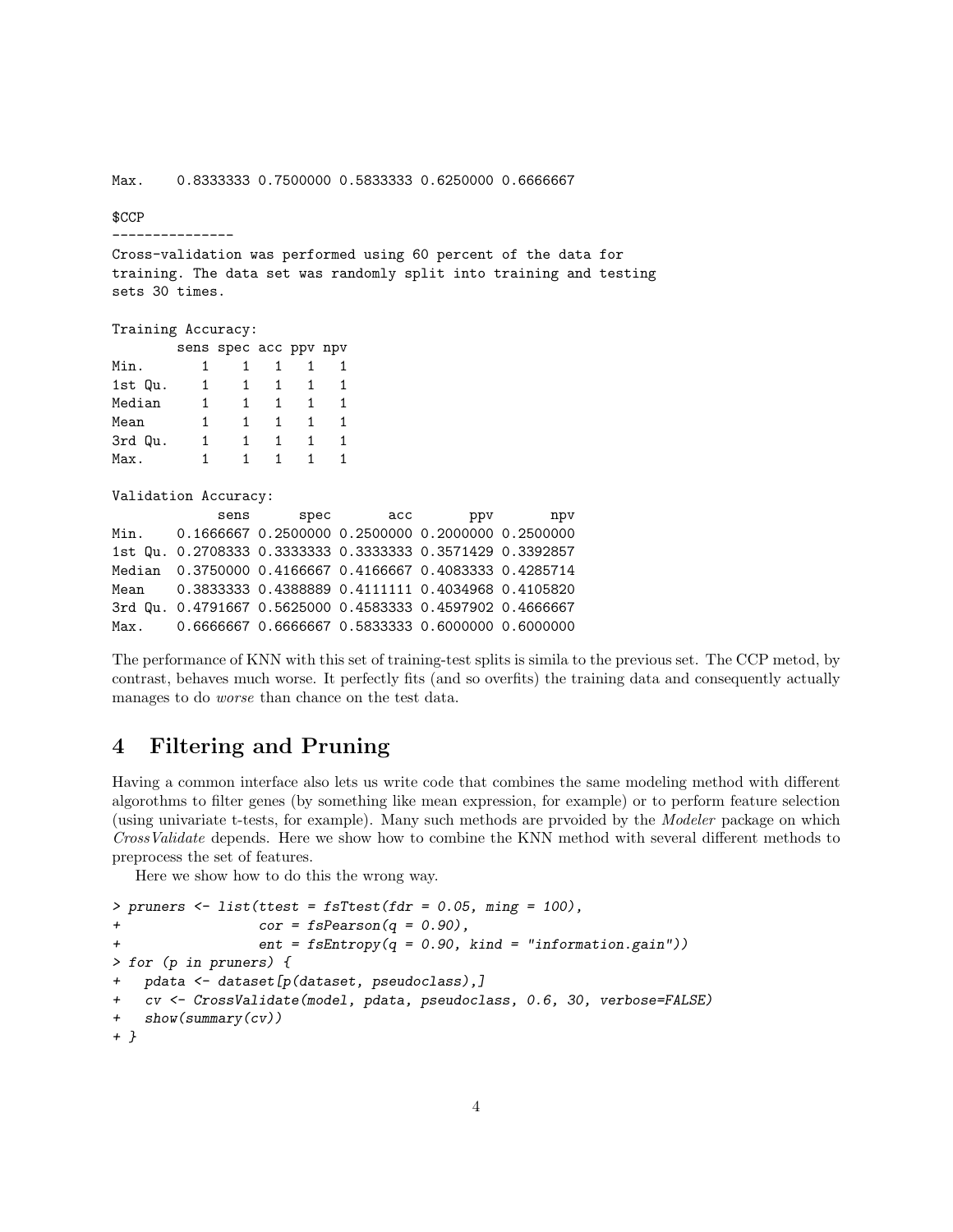#### ---------------

Cross-validation was performed using 60 percent of the data for training. The data set was randomly split into training and testing sets 30 times.

## Training Accuracy:

sens spec acc ppv npv Min. 0.9444444 0.7777778 0.8888889 0.8181818 0.9411765 1st Qu. 0.9444444 0.8888889 0.9444444 0.9000000 0.9444444 Median 0.9722222 0.9444444 0.9444444 0.9444444 0.9736842 Mean 0.9722222 0.9296296 0.9509259 0.9355406 0.9722853 3rd Qu. 1.0000000 0.9444444 0.9722222 0.9473684 1.0000000 Max. 1.0000000 1.0000000 1.0000000 1.0000000 1.0000000

## Validation Accuracy:

sens spec acc ppv npv Min. 0.7500000 0.6666667 0.7916667 0.7500000 0.7692308 1st Qu. 0.8541667 0.8333333 0.8750000 0.8333333 0.8678571 Median 0.9166667 0.8750000 0.9166667 0.8869048 0.9166667 Mean 0.9277778 0.8750000 0.9013889 0.8875963 0.9286902 3rd Qu. 1.0000000 0.9166667 0.9479167 0.9230769 1.0000000 Max. 1.0000000 1.0000000 1.0000000 1.0000000 1.0000000 ---------------

Cross-validation was performed using 60 percent of the data for training. The data set was randomly split into training and testing sets 30 times.

## Training Accuracy:

sens spec acc ppv npv Min. 0.8888889 0.8333333 0.8888889 0.8571429 0.8888889 1st Qu. 0.9444444 0.8888889 0.9444444 0.9000000 0.9451754 Median 1.0000000 0.9444444 0.9444444 0.9459064 1.0000000 Mean 0.9722222 0.9425926 0.9574074 0.9464547 0.9731774 3rd Qu. 1.0000000 1.0000000 0.9722222 1.0000000 1.0000000 Max. 1.0000000 1.0000000 1.0000000 1.0000000 1.0000000

### Validation Accuracy:

sens spec acc ppv npv Min. 0.8333333 0.5833333 0.7916667 0.7058824 0.8461538 1st Qu. 0.9166667 0.7500000 0.8437500 0.7892857 0.8916667 Median 0.9166667 0.8333333 0.8750000 0.8571429 0.9090909 Mean 0.9305556 0.8361111 0.8833333 0.8594585 0.9298688 3rd Qu. 1.0000000 0.9166667 0.9166667 0.9090909 1.0000000 Max. 1.0000000 1.0000000 1.0000000 1.0000000 1.0000000 ---------------

Cross-validation was performed using 60 percent of the data for training. The data set was randomly split into training and testing sets 30 times.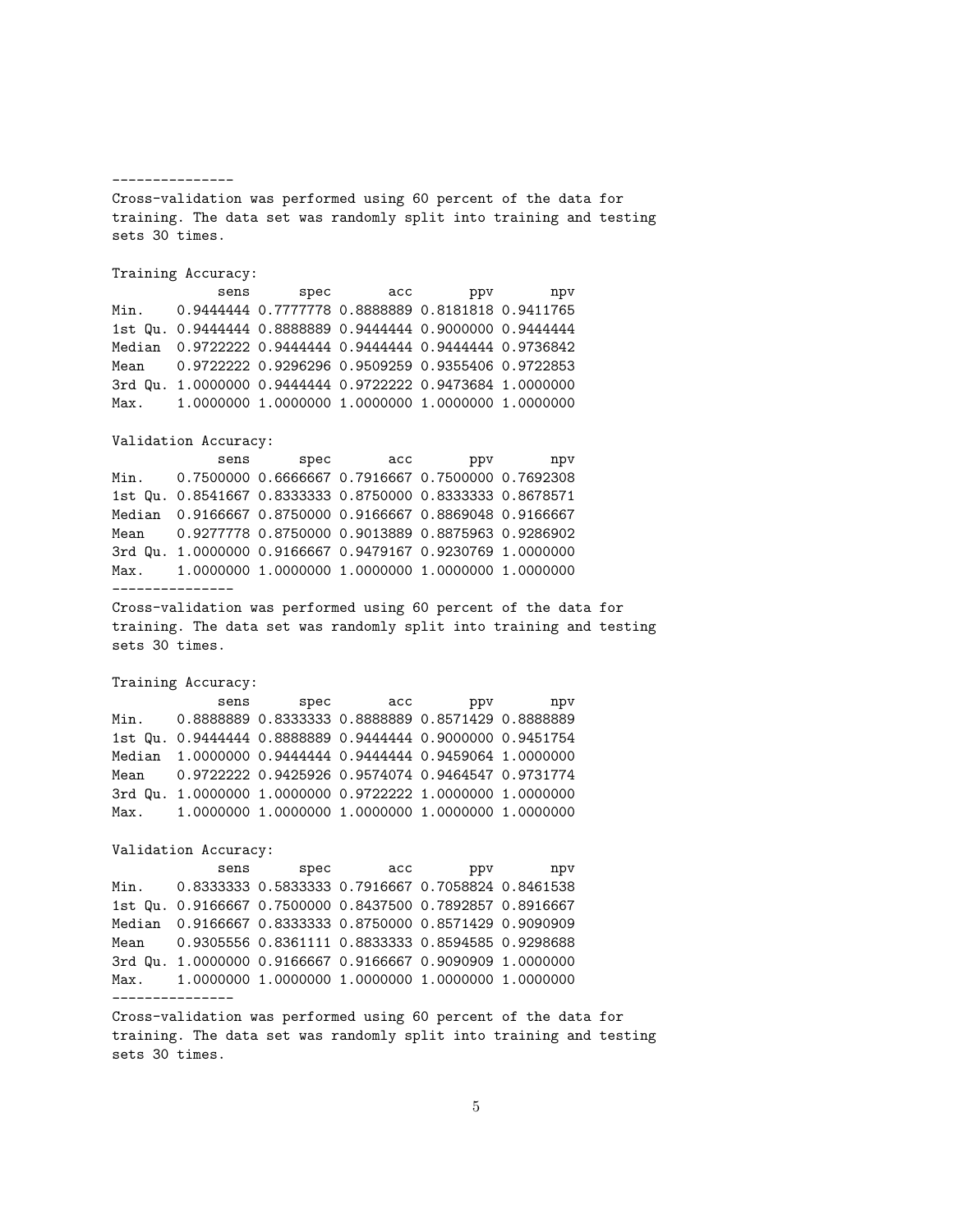| Training Accuracy:   |  |      |  |                                                                                                                                                                                                                                                                                                                                                                                                                                                                                                                                  |  |  |  |
|----------------------|--|------|--|----------------------------------------------------------------------------------------------------------------------------------------------------------------------------------------------------------------------------------------------------------------------------------------------------------------------------------------------------------------------------------------------------------------------------------------------------------------------------------------------------------------------------------|--|--|--|
| sens                 |  |      |  | ppv npv                                                                                                                                                                                                                                                                                                                                                                                                                                                                                                                          |  |  |  |
|                      |  |      |  |                                                                                                                                                                                                                                                                                                                                                                                                                                                                                                                                  |  |  |  |
| 1st Qu.              |  |      |  |                                                                                                                                                                                                                                                                                                                                                                                                                                                                                                                                  |  |  |  |
|                      |  |      |  |                                                                                                                                                                                                                                                                                                                                                                                                                                                                                                                                  |  |  |  |
|                      |  |      |  |                                                                                                                                                                                                                                                                                                                                                                                                                                                                                                                                  |  |  |  |
| 3rd Qu.              |  |      |  |                                                                                                                                                                                                                                                                                                                                                                                                                                                                                                                                  |  |  |  |
|                      |  |      |  |                                                                                                                                                                                                                                                                                                                                                                                                                                                                                                                                  |  |  |  |
|                      |  |      |  |                                                                                                                                                                                                                                                                                                                                                                                                                                                                                                                                  |  |  |  |
| Validation Accuracy: |  |      |  |                                                                                                                                                                                                                                                                                                                                                                                                                                                                                                                                  |  |  |  |
|                      |  |      |  | npv                                                                                                                                                                                                                                                                                                                                                                                                                                                                                                                              |  |  |  |
|                      |  |      |  |                                                                                                                                                                                                                                                                                                                                                                                                                                                                                                                                  |  |  |  |
|                      |  |      |  |                                                                                                                                                                                                                                                                                                                                                                                                                                                                                                                                  |  |  |  |
|                      |  |      |  |                                                                                                                                                                                                                                                                                                                                                                                                                                                                                                                                  |  |  |  |
|                      |  | sens |  | spec acc<br>0.7222222 0.5555556 0.7500000 0.6800000 0.7619048<br>0.8333333 0.7777778 0.8333333 0.7921053 0.8333333<br>0.9444444 0.8333333 0.8611111 0.8416667 0.9333333<br>0.9092593 0.8037037 0.8564815 0.8271060 0.9067213<br>0.9444444 0.8750000 0.8888889 0.8642857 0.9411765<br>1.0000000 0.8888889 0.9444444 0.9000000 1.0000000<br>spec acc<br>ppv<br>0.5000000 0.3333333 0.5833333 0.5555556 0.5833333<br>1st Qu. 0.5833333 0.5833333 0.6250000 0.6266447 0.6206294<br>0.7500000 0.6666667 0.6666667 0.6666667 0.7238095 |  |  |  |

Mean 0.7416667 0.6500000 0.6958333 0.6859249 0.7373619

3rd Qu. 0.8333333 0.7500000 0.7500000 0.7318182 0.8333333 Max. 1.0000000 0.9166667 0.8750000 0.8888889 1.0000000 We can tell that this method is wrong because the validation accuracy is much better than chance—which is

impossible on a dataset without any true structure. The problem is that we have aplied the fature selection method to the combined (training plus test) dataset, which allows information from the test data to creep into the model building step.

Now we can do it the right way, with the feature selection step included inside the cross-validation loop.

```
> for (p in pruners) {
+ cv <- CrossValidate(model, dataset, pseudoclass, 0.6, 30,
+ prune=p, verbose=FALSE)
+ show(summary(cv))
+ }
---------------
Cross-validation was performed using 60 percent of the data for
training. The data set was randomly split into training and testing
sets 30 times.
Training Accuracy:
            sens spec acc ppv npv
Min. 0.9444444 0.8888889 0.9444444 0.900000 0.9444444
1st Qu. 1.0000000 1.0000000 1.0000000 1.000000 1.0000000
Median 1.0000000 1.0000000 1.0000000 1.000000 1.0000000
Mean  0.9944444 0.9907407 0.9925926 0.991306 0.9946394
3rd Qu. 1.0000000 1.0000000 1.0000000 1.000000 1.0000000
Max. 1.0000000 1.0000000 1.0000000 1.000000 1.0000000
Validation Accuracy:
             sens spec acc ppv npv
Min. 0.08333333 0.1666667 0.2083333 0.1111111 0.2500000
```
1st Qu. 0.41666667 0.3333333 0.3750000 0.3914027 0.3774038